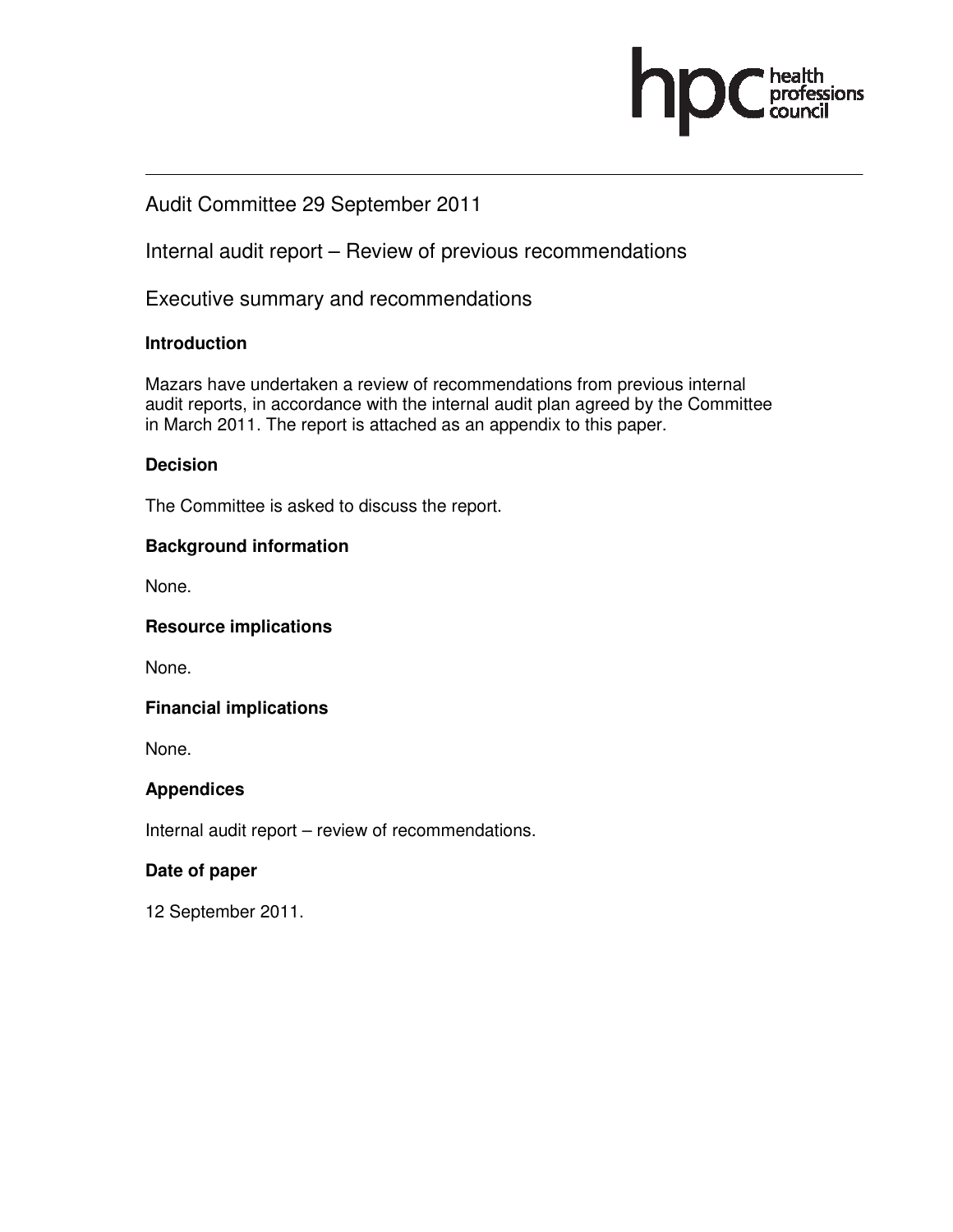

Internal Audit Report

**Follow Up (02.11/12)** 

**September 2011** 

**FINAL REPORT** 

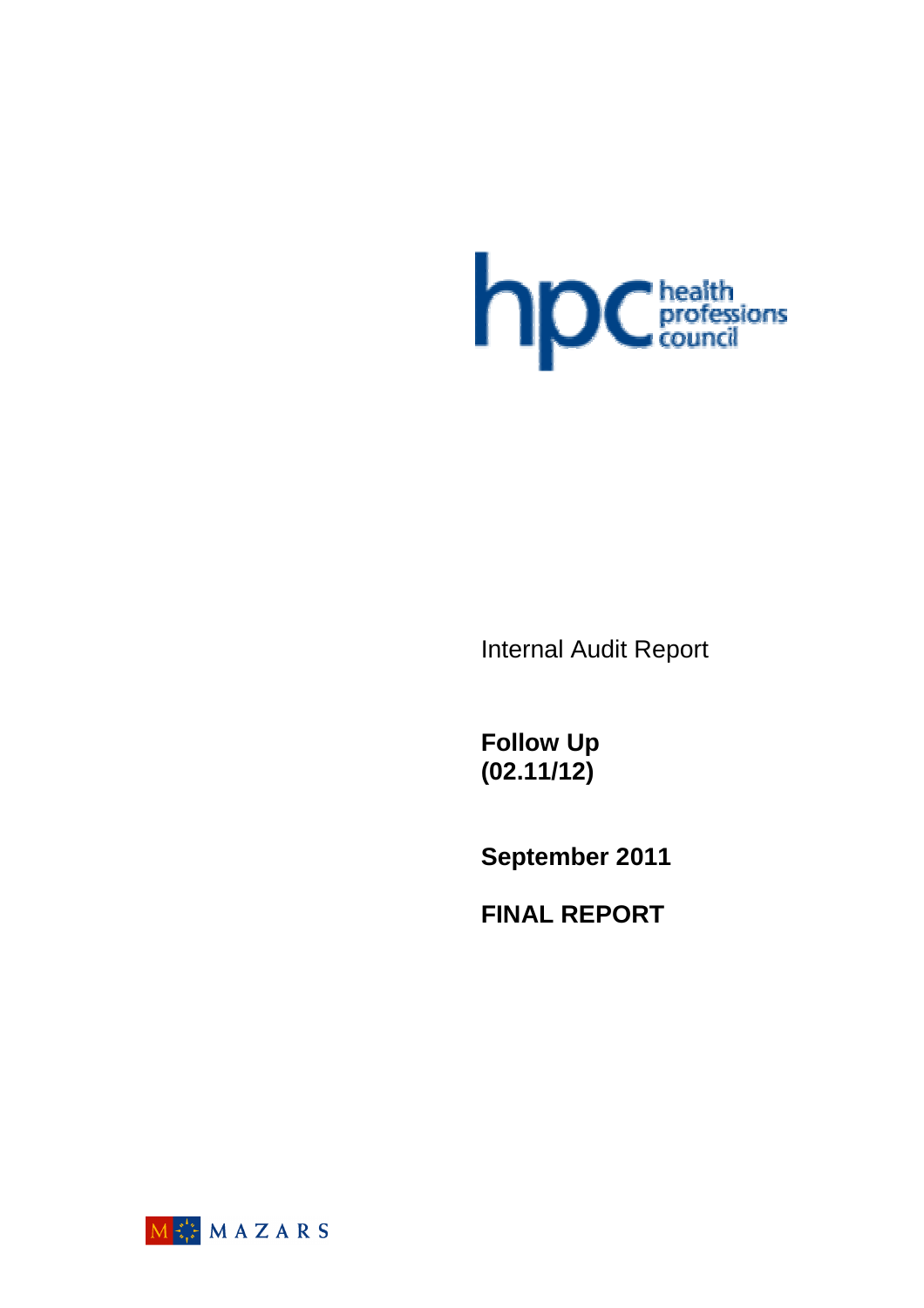### **CONTENTS**

|    |                                    | Page |
|----|------------------------------------|------|
| 1. | <b>Introduction</b>                | 1    |
| 2. | Scope and objectives of the audit  | 1    |
| 3. | <b>Summary of findings</b>         | 1    |
| 4. | <b>Definitions</b>                 | 3    |
| 5. | Action plan agreed with management | 4    |

### **AUDIT CONTROL SCHEDULE:**

| <b>Client contacts</b>                   | Gary Butler:<br>Director of Finance | <b>Internal Audit</b><br>Team               | Peter Cudlip:<br>Partner               |
|------------------------------------------|-------------------------------------|---------------------------------------------|----------------------------------------|
|                                          | Marc Seale:<br>Chief Executive and  |                                             | Graeme Clarke:<br>Director             |
|                                          | Registrar                           |                                             | Peter Williamson:<br>Assistant Manager |
|                                          |                                     |                                             | James Sherrett:<br>Senior Auditor      |
| Finish on Site \ Exit<br><b>Meeting:</b> | 17 August 2011                      | <b>Management</b><br>responses<br>received: | 19 September 2011                      |
| Draft report issued:                     | 2 September 2011                    | <b>Final report</b><br>issued:              | 19 September 2011                      |

In the event of any questions arising from this report please contact Graeme Clarke, Director, Mazars LLP graeme.clarke@mazars.co.uk

#### **Status of our reports**

This report is confidential and has been prepared for the sole use of the Health Professions Council.

This report must not be disclosed to any third party or reproduced in whole or in part without the prior written consent of Mazars LLP. To the fullest extent permitted by law, no responsibility or liability is accepted by Mazars LLP to any third party who purports to use or rely, for any reason whatsoever, on this report, its contents or conclusions.

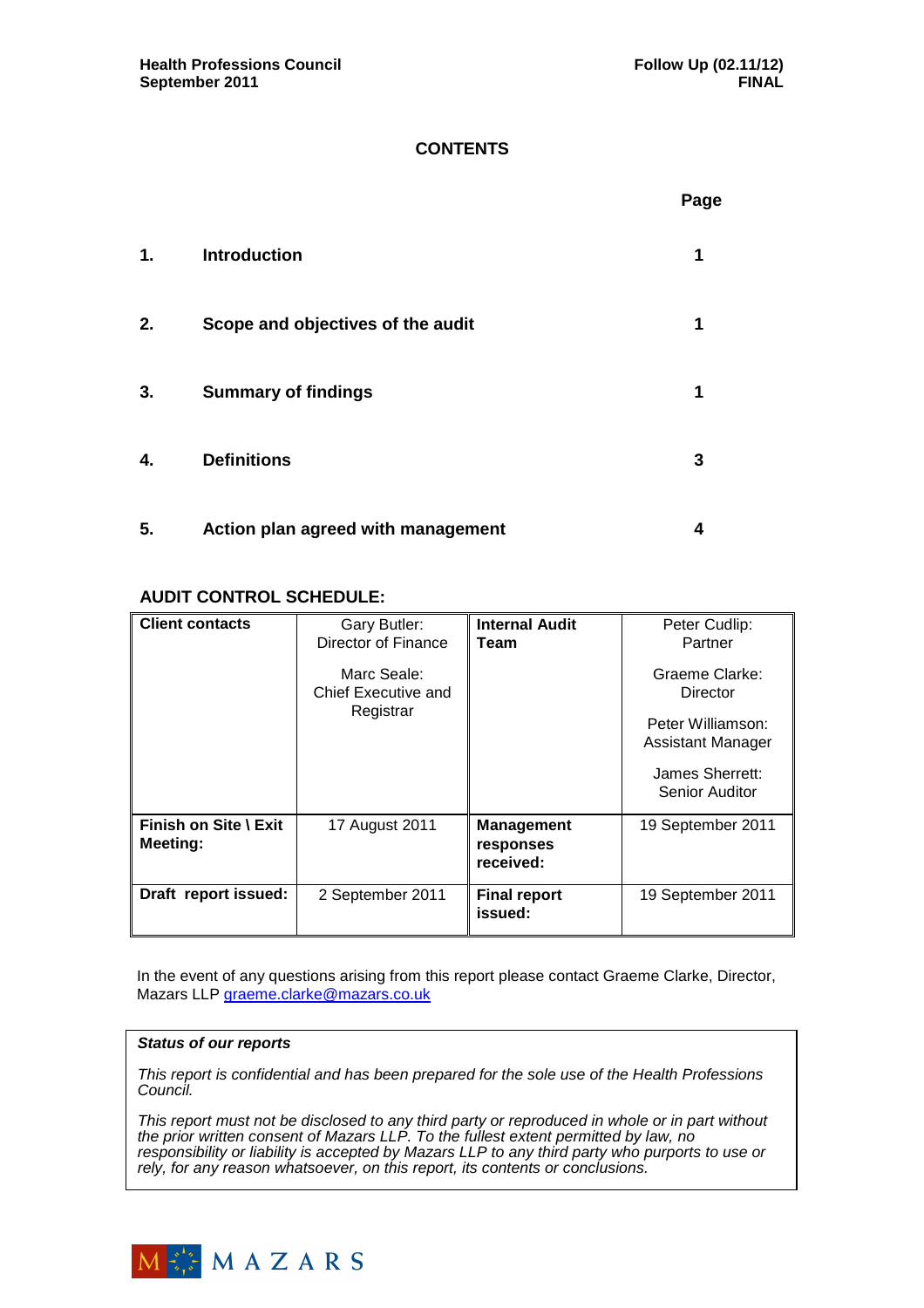#### **1. INTRODUCTION**

- 1.1 As part of the Internal Audit Plan for 2011/12 we have undertaken a review to follow up progress made by the Health Professions Council (HPC) in implementing internal audit recommendations made by the previous internal auditors during 2010/11.
- 1.2 We would like to thank staff at HPC for their assistance and help during the course of the audit.
- 1.3 This report is confidential and for the use of the Audit Committee and senior management of HPC. The report summarises the results of the internal audit work and is by exception. It therefore, does not include all matters that came to our attention during the audit. Such matters have been discussed with the relevant staff.

### **2. SCOPE AND OBJECTIVES OF THE AUDIT**

- 2.1 The audit areas considered as part of this follow up review included:
	- Human Resources Key Risk Management Review 2010/11;
	- Financial Systems Review 2010/11; and
	- Follow Up Review 2010/11.
- 2.2 Staff members responsible for the implementation of the recommendations were interviewed to determine the status of the agreed actions. Audit testing has been completed, where appropriate, to assess the level of compliance with this status and the controls in place.
- 2.3 Given the relatively low level of recommendations received in the past, HPC does not currently maintain an internal record for the monitoring of progress made in the implementation of its internal audit recommendations. A number of our clients maintain such mechanisms and we would be happy to work with HPC in developing such a process should it wish to do so.

#### **3. SUMMARY OF FINDINGS**

- 3.1 There were a total of six recommendations accepted by Management within the reports referred to in section 2.1 above. Within this review we have followed up progress on the implementation of five of the recommendations, two of which were categorised as 'Medium' and three categorised as 'Low'. At the time of our audit, the implementation date for one of the 'Medium' recommendations from the Financial Systems Review 2010/11 had not yet been reached as the deadline for implementing this recommendation is the end of September 2011.
- 3.2 Based on our review the status of implementation of these recommendations is as follows:

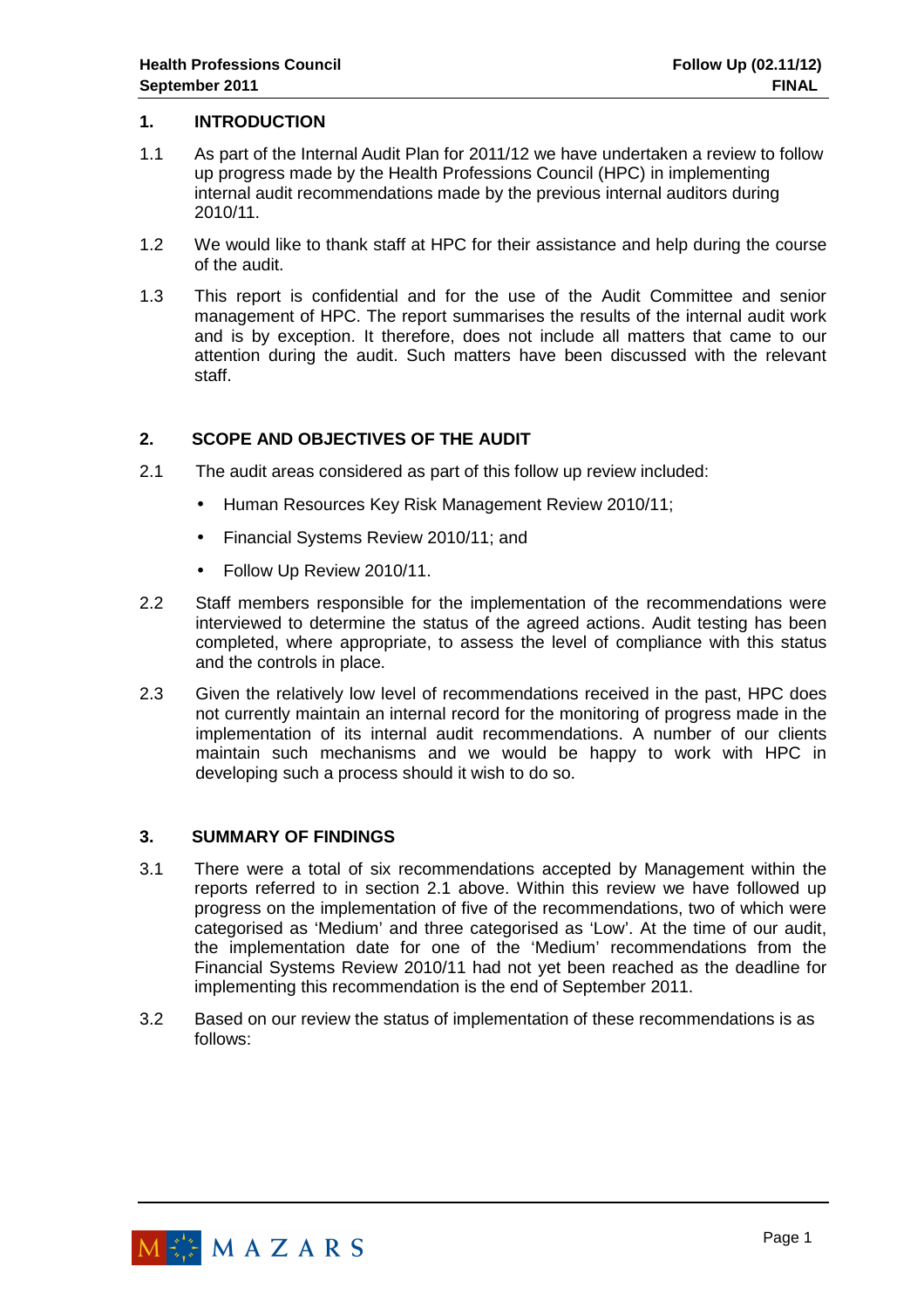



- 3.3 The one recommendation considered as 'in progress' was categorised as Medium. This relates to updating and approving the Human Resources Strategy.
- 3.4 The one recommendation classified as 'not implemented' was categorised as Low. This relates to the Council being provided with details of the number and type of health & safety incidents that have arisen at HPC at least once annually.
- 3.5 There was one recommendation were the target date has not yet been reached. Whilst it was not intended to follow up this recommendation, we were informed by management that the systems upgrades required to clear this recommendation would not be implemented until 2012/13, due to the need to focus on priorities such as upgrading the Case Management and Fitness to Practice system in preparation of taking on responsibilities relating to the General Social Care Council (GSCC).

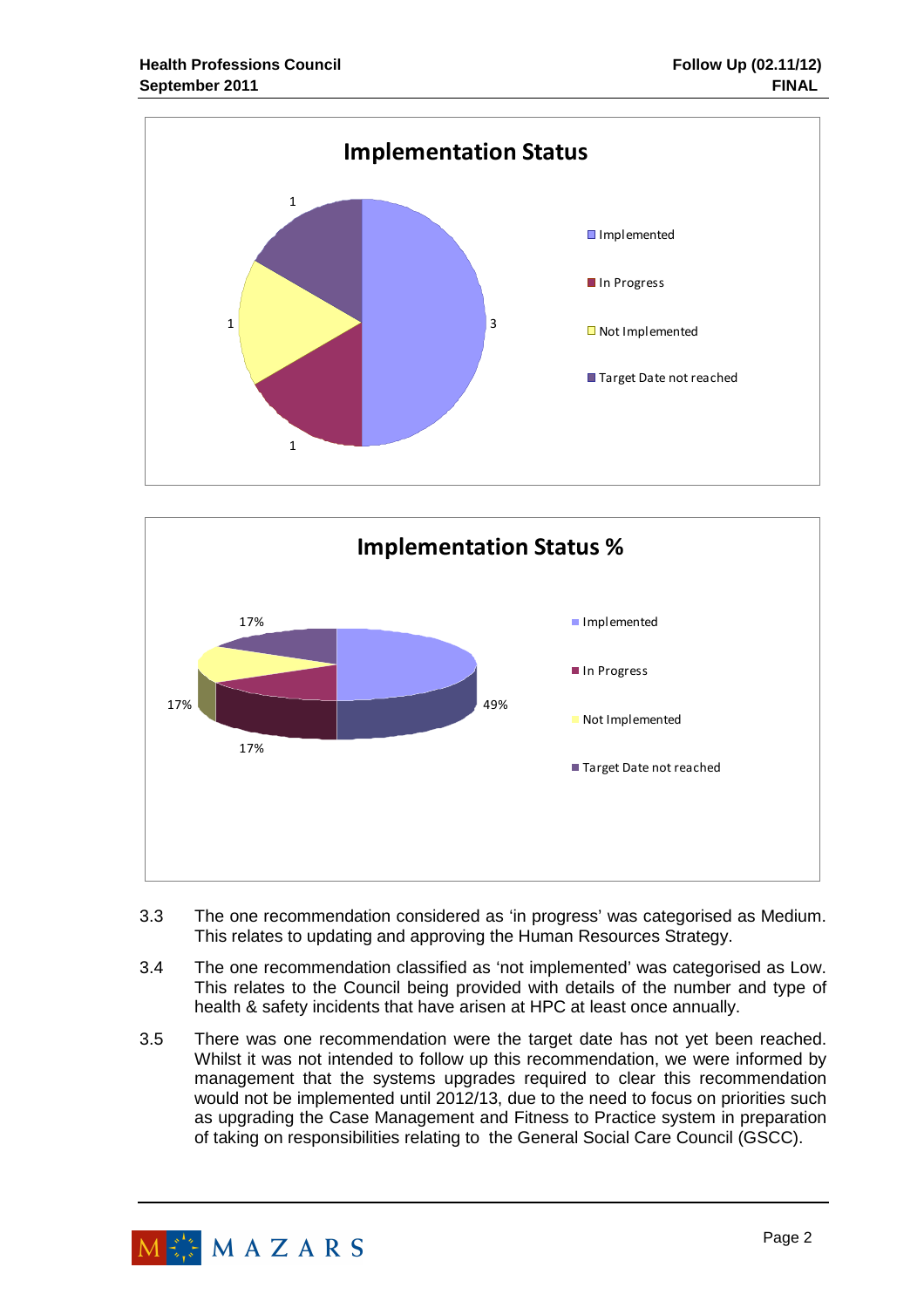### **4. DEFINITIONS**

4.1 The status of recommendations are assessed as follows:

| <b>Status</b> | <b>Detail</b>                                                                        |  |  |  |  |  |  |  |  |  |
|---------------|--------------------------------------------------------------------------------------|--|--|--|--|--|--|--|--|--|
| 1             | The recommendation has been implemented                                              |  |  |  |  |  |  |  |  |  |
| 2             | has been made on implementation of<br>the<br>Progress<br>recommendation              |  |  |  |  |  |  |  |  |  |
| 3             | The recommendation has not yet been implemented                                      |  |  |  |  |  |  |  |  |  |
| 4             | Superseded: the recommendation is no longer applicable                               |  |  |  |  |  |  |  |  |  |
| 5             | The agreed date for implementation of the recommendation has<br>not yet been reached |  |  |  |  |  |  |  |  |  |

4.2 Where we have reiterated recommendations or reworded them the following categories have been used:

| <b>Priority Rating</b>             | <b>Definition</b>                                                                                                                                                             |
|------------------------------------|-------------------------------------------------------------------------------------------------------------------------------------------------------------------------------|
| <b>Priority 1</b><br>(Fundamental) | Recommendations represent fundamental control<br>weaknesses, which expose HPC to a high degree of<br>unnecessary risk.                                                        |
| Priority 2<br>(Significant)        | Recommendations represent significant control<br>weaknesses which expose HPC to a moderate degree of<br>unnecessary risk.                                                     |
| Priority 3<br>(Housekeeping)       | Recommendations show areas where we have<br>highlighted opportunities to implement a good or better<br>practice, to improve efficiency or further reduce exposure<br>to risk. |

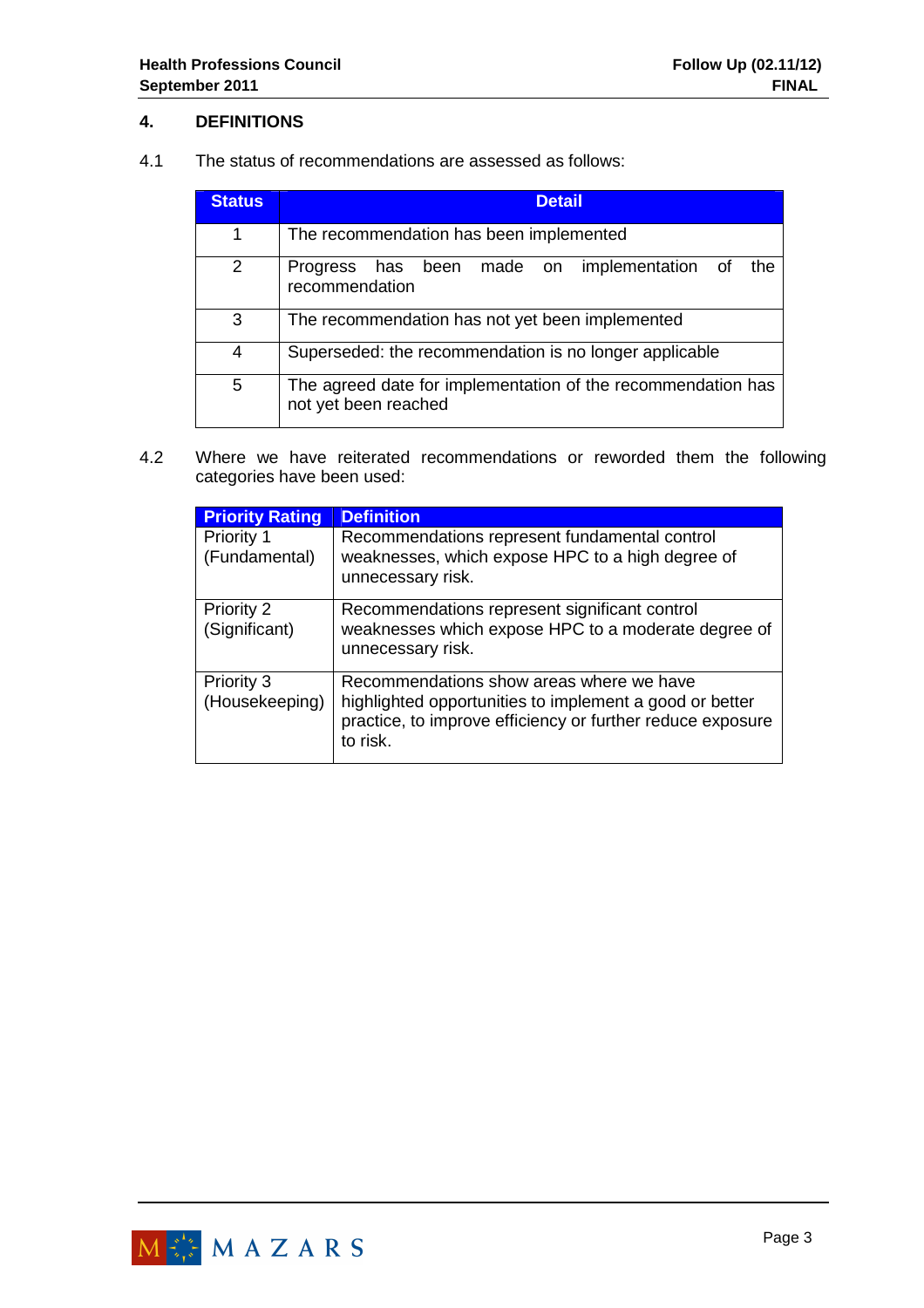## **5. DETAILED FINDINGS AND ACTION PLAN**

| Area: Financial Systems Review 2010/11 - R2 |                                                                                                                                                                                                            |                                    |                                                                                                                                                                                                                                                                      |                       |                                      |               |                                                                                                                                                                                                                                                                                                                                                                                                                                                                                                                    |                                                                                                                                                                                                                                                                                                                                                                                                                                                                                                                            |
|---------------------------------------------|------------------------------------------------------------------------------------------------------------------------------------------------------------------------------------------------------------|------------------------------------|----------------------------------------------------------------------------------------------------------------------------------------------------------------------------------------------------------------------------------------------------------------------|-----------------------|--------------------------------------|---------------|--------------------------------------------------------------------------------------------------------------------------------------------------------------------------------------------------------------------------------------------------------------------------------------------------------------------------------------------------------------------------------------------------------------------------------------------------------------------------------------------------------------------|----------------------------------------------------------------------------------------------------------------------------------------------------------------------------------------------------------------------------------------------------------------------------------------------------------------------------------------------------------------------------------------------------------------------------------------------------------------------------------------------------------------------------|
| <b>Ref</b>                                  | <b>Original</b><br><b>Recommendation</b>                                                                                                                                                                   | <b>Original</b><br><b>Category</b> | <b>Original</b><br><b>Management</b><br><b>Response</b><br>and<br><b>Updated</b><br><b>Response</b>                                                                                                                                                                  | Impl'n<br><b>Date</b> | <b>Manager</b><br><b>Responsible</b> | <b>Status</b> | <b>Comments/</b><br><b>Implication</b>                                                                                                                                                                                                                                                                                                                                                                                                                                                                             | <b>New Recommendation</b>                                                                                                                                                                                                                                                                                                                                                                                                                                                                                                  |
| 5.1                                         | Management should<br>complete the steps<br>necessary by<br>September 2011<br>towards removing<br>the option for<br>individuals to follow<br>manual procedures<br>when raising supplier<br>purchase orders. | Medium                             | Agreed. The system<br>changes are<br>required for both<br>PRS and Sage to<br>ensure that the full<br>benefits are realised<br>and to ensure cross<br>product<br>compatibility. This<br>should be<br>implemented in the<br>FY 2011/12, subject<br>to budget approval. | Sept 11               | Director of<br>Finance               | 5             | The implementation<br>date for this<br>recommendation<br>had not yet been<br>reached at the time<br>of carrying out this<br>audit. However, the<br>upgrades required<br>have been delayed<br>until next year.<br>HPC are currently<br>undergoing several<br>projects involving<br>systems upgrades<br>including major<br>projects relating to<br>Case Management<br>and Fitness to<br>Practice in<br>anticipation of<br>taking over<br>responsibilities<br>relating to GSCC<br>and these have<br>been prioritised. | Management should<br>complete the steps necessary<br>towards removing the option<br>for individuals to follow<br>manual procedures when<br>raising supplier purchase<br>orders. (Significant)<br><b>Updated</b><br><b>Management</b><br><b>Comment/</b><br><b>Implementation</b><br><b>Date/Manager</b><br><b>Responsible</b><br>It is proposed to introduce the<br>required changes as part of a<br>major project in 2012/13<br>Financial Year but will need<br>to be after the Social Work<br>on-boarding major project. |

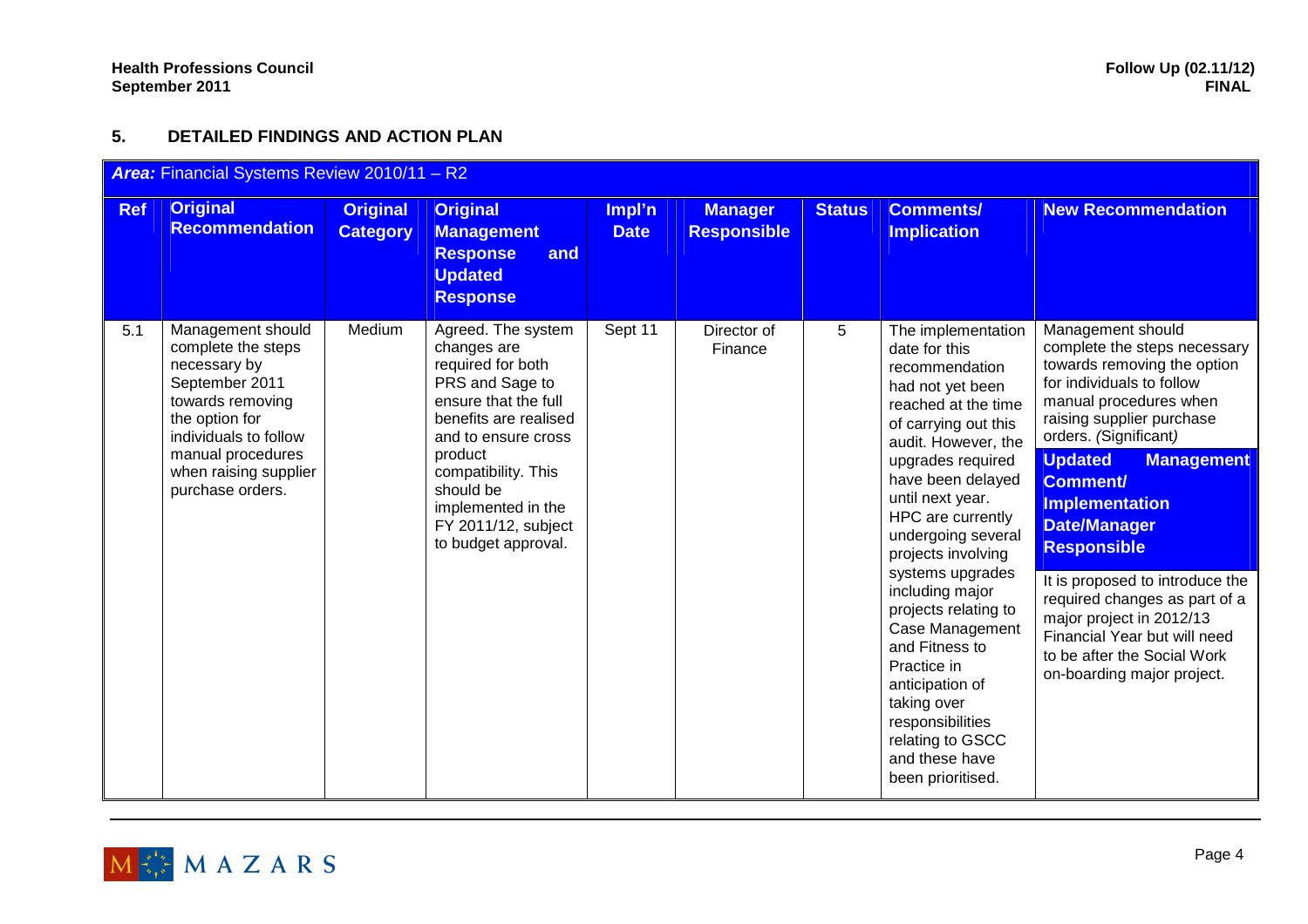#### **Health Professions Council<br>September 2011 September 2011 FINAL**

| Area: Follow Up Review 2010/11 - Employee Health & Safety - R2 |                                                                                                                                                                      |                                    |                                                                                                     |                       |                                      |               |                                                                                                                                                                                                                                                                                                                                                                                                                                                                                                                           |                                                                                                                                                                                                                                                                                                                                                                                                                                                                                                                                                                                |
|----------------------------------------------------------------|----------------------------------------------------------------------------------------------------------------------------------------------------------------------|------------------------------------|-----------------------------------------------------------------------------------------------------|-----------------------|--------------------------------------|---------------|---------------------------------------------------------------------------------------------------------------------------------------------------------------------------------------------------------------------------------------------------------------------------------------------------------------------------------------------------------------------------------------------------------------------------------------------------------------------------------------------------------------------------|--------------------------------------------------------------------------------------------------------------------------------------------------------------------------------------------------------------------------------------------------------------------------------------------------------------------------------------------------------------------------------------------------------------------------------------------------------------------------------------------------------------------------------------------------------------------------------|
| <b>Ref</b>                                                     | <b>Original</b><br><b>Recommendation</b>                                                                                                                             | <b>Original</b><br><b>Category</b> | <b>Original</b><br><b>Management</b><br><b>Response</b><br>and<br><b>Updated</b><br><b>Response</b> | Impl'n<br><b>Date</b> | <b>Manager</b><br><b>Responsible</b> | <b>Status</b> | <b>Comments/</b><br><b>Implication</b>                                                                                                                                                                                                                                                                                                                                                                                                                                                                                    | <b>New Recommendation</b>                                                                                                                                                                                                                                                                                                                                                                                                                                                                                                                                                      |
| 5.2                                                            | Council should be<br>provided with details<br>of the number and<br>type of health &<br>safety incidents that<br>have arisen at the<br>HPC at least once<br>annually. | Low                                | Agreed.<br>August 2011 -<br>Recommendation<br>has not yet been<br>implemented.                      | May 2011              | Facilities<br>Manager                | 3             | Currently, this<br>recommendation<br>has not been<br>implemented.<br>We were advised<br>HPC's agenda has<br>been busy with a<br>major focus being<br>preparation for the<br>transfer of<br>regulatory functions<br>from the GSCC to<br>the HPC, currently<br>anticipated to take<br>place on 1 <sup>st</sup> April<br>2012.<br>However it is<br>accepted that an<br>annual Health &<br>Safety Report is<br>good practice and it<br>is planned that one<br>will be presented to<br>the Council at the<br>next opportunity. | The Council should be<br>provided with a Health &<br>Safety Report at least<br>annually. This should detail:<br>- health and safety activities<br>over the previous year;<br>and<br>provide details of the<br>number and type of health<br>and safety incidents and<br>near-misses and resulting<br>lessons learned and action<br>plans.<br>(Housekeeping)<br><b>Updated</b><br><b>Management</b><br><b>Comment/</b><br><b>Implementation</b><br><b>Date/Manager</b><br><b>Responsible</b><br>Noted. It is proposed to<br>present a paper at December<br>2011 Council meeting. |